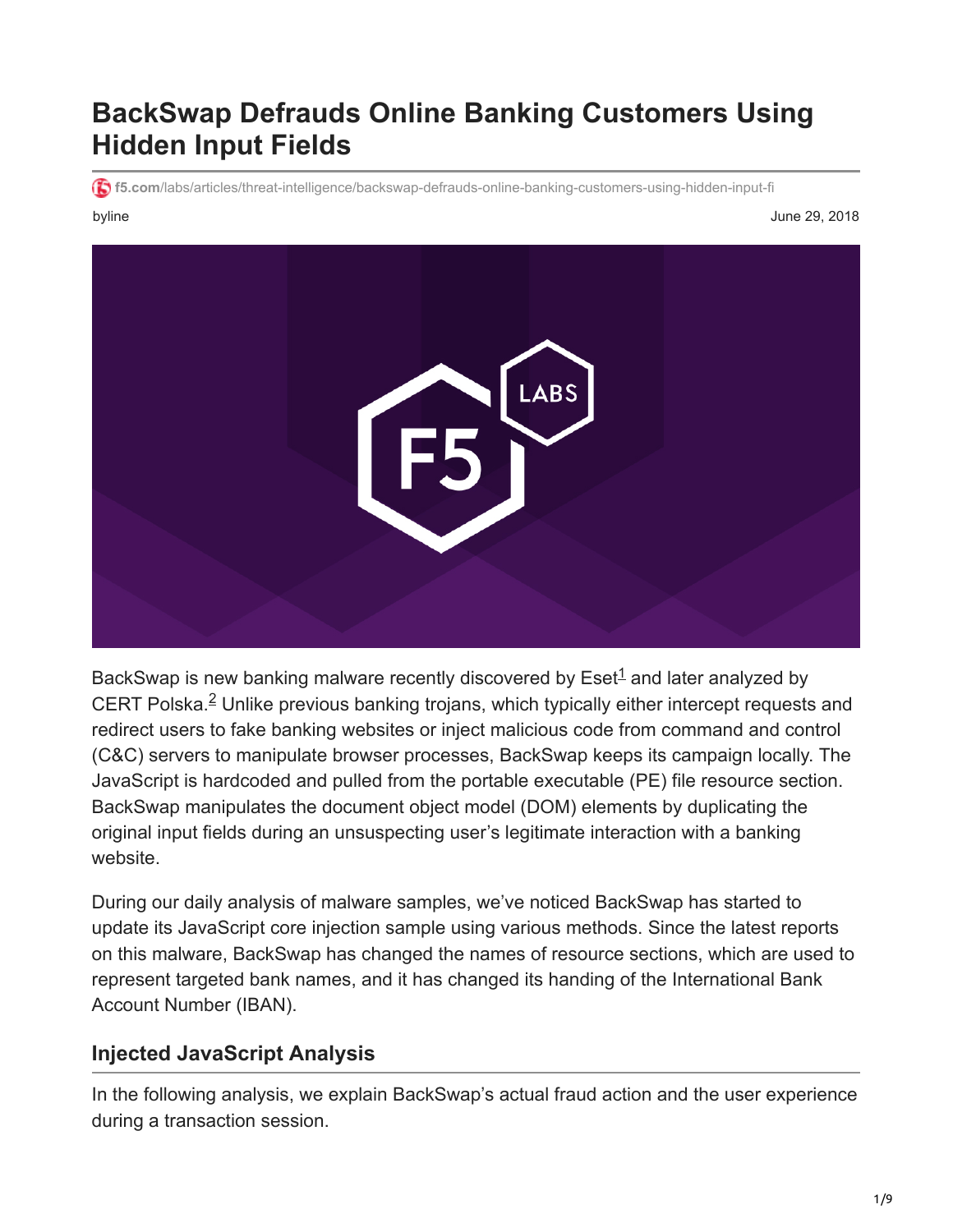The main purpose of the approximately 300 lines of JavaScript code is to create fake input fields that are visible to the victim and are identical to the original fields. Although users think they're filling in the real fields, these fake input fields aren't sent in the final submission. Instead, the original fields, which are hidden from display to the user (using "display:none"), are filled with the fraudster's account information. Unfortunately, it is this information that is submitted.



Figure 1: Fake input fields hidden from users

# *Figure 1: Fake input fields hidden from users*

Figures 2 and 3 illustrate how legitimate elements are hidden from the user by with malicious content.



Figure 2: BackSwap hiding legitimate elements with malicious content

*Figure 2: BackSwap hiding legitimate elements with malicious content*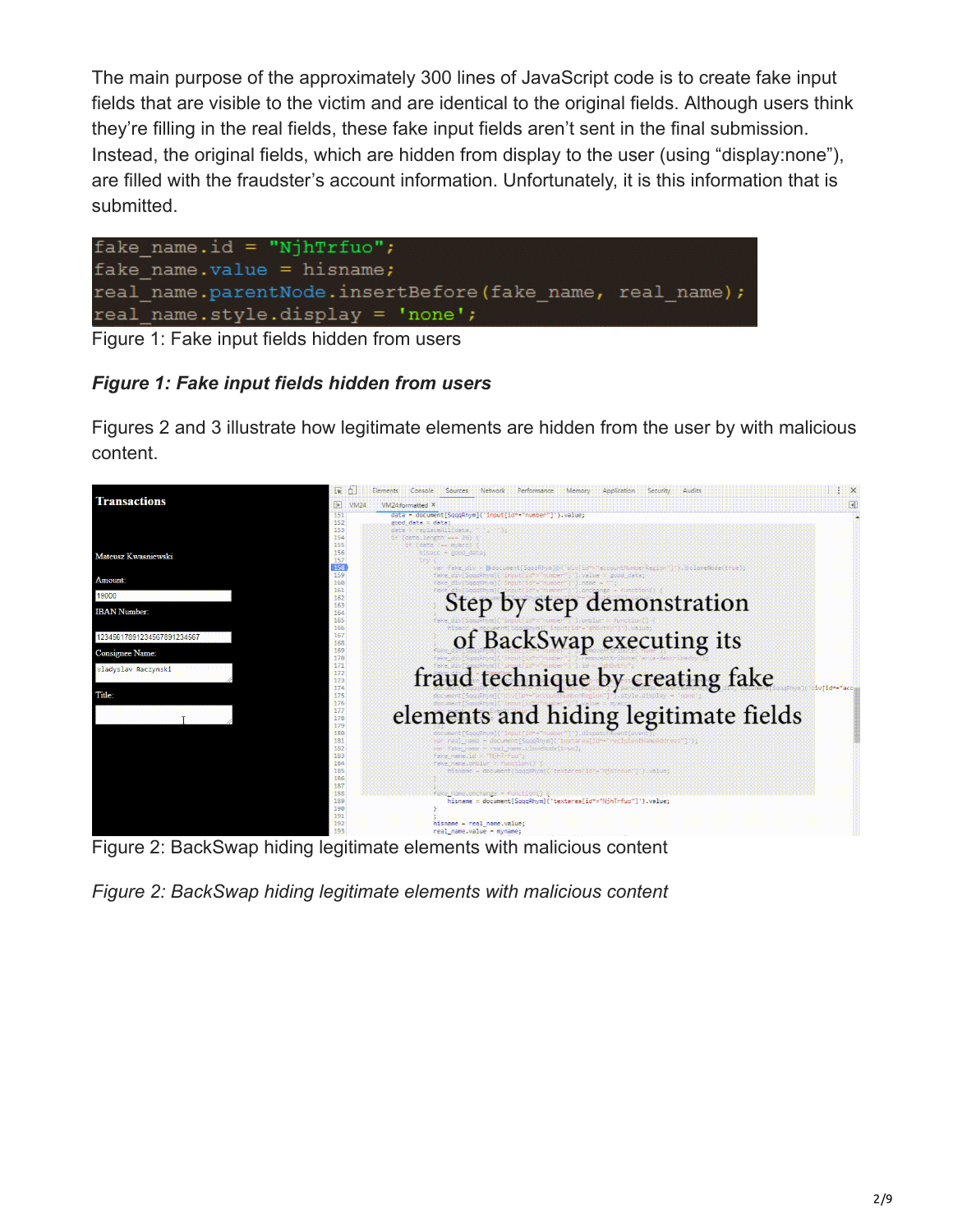

Figure 3. BackSwap revealing hidden input fields

*Figure 3. BackSwap revealing hidden input fields*

As shown in Figure 4, the code is injected in the format of IIFE, "Immediately Invoked Function Expression." This has the advantage of staying out of global scope, hence making it harder to find its variables and functions after its invocation.

|                | $\blacksquare$ (function () {                               |
|----------------|-------------------------------------------------------------|
|                |                                                             |
|                | var SqqqRhym = $'$ query' + 'Select' + ((console.info + '') |
|                | var istatus = $\cdot\cdot\cdot$ ;                           |
|                |                                                             |
| $\mathbf{H}$   | function copyStringToClipboard(string) {                    |
| $\overline{+}$ | ; function toFormat (acc)                                   |
| $\mathsf{H}$   | ; var changetitle = function (what, data) {                 |
| $\mathsf{H}$   | var grabname = function()                                   |
| H              | var replaceAll = function(target, search, replacement)      |
| $\mathsf{H}$   | var onlyme2 = function (his, my) {                          |
| H              | var onlyme = function (his, my) {                           |
|                | var hisacc = $\prime\prime$ ;                               |
|                | var myacc = $'$ ;                                           |
|                | var hisname = $'$ ;                                         |
|                | var myname = $'$ ;                                          |
| Ŧ              | function j ch() {                                           |
|                |                                                             |
| H              | ; function mainStart() {                                    |
|                | ; setInterval (mainStart, 60);                              |
| $)()$ ;        |                                                             |
|                |                                                             |

Figure 4. BackSwap JavaScript injection in the format of IIFE

*Figure 4. BackSwap JavaScript injection in the format of IIFE*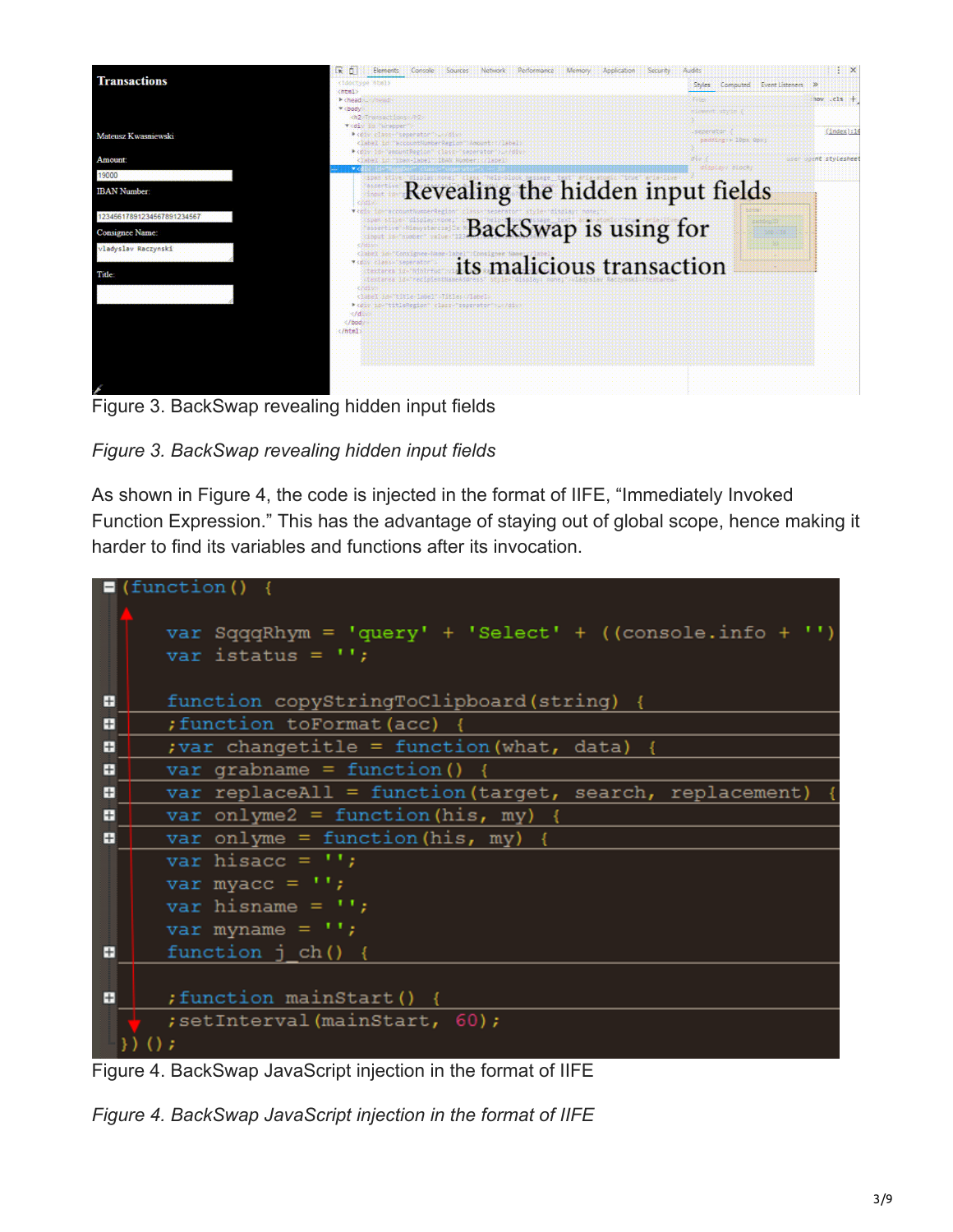The "mainStart" function is in charge of hiding the original 26-character IBAN with the account owner's name. It's executed every 50 seconds with a setInterval.

The process of duplicating legitimate inputs begins with the method "cloneNode" that copies the nodes to be cloned with the entire element hierarchy. This process happens twice; the first time for the IBAN of the consignee, and the second time for the full name and address of the consignee.

|         | function mainStart $()$ {                                         |
|---------|-------------------------------------------------------------------|
| $try$ { |                                                                   |
|         | if (!document.getElementById('RqqqDer') && document.              |
|         | getElementById('accountNumberRegion') && document[SqqqRhym] (     |
|         | 'input[id*="number"]').value.replace(/[^0-9]*/qi, '') == myacc) { |
|         | var fake div = document [ $SqqqRhym$ ] (                          |
|         | 'div[id*="accountNumberRegion"]').cloneNode(true);                |
|         | fake div[SqqqRhym] ('input[id*="number"]').value = hisacc;        |
|         | fake $div[SqqqRhym]$ ('input[id*="number"]').name = "";           |
|         | fake div[SqqqRhym] ('input[id*="number"]').onchange = function    |

Figure 5. BackSwap mainStart function

### *Figure 5. BackSwap mainStart function*

An important and crucial part of creating the fake DOM elements involves removing some eminent attributes, such as names, from the visible cloned fake elements. Those elements' IDs are modified to a random string (some samples we examined had hardcoded strings).

Eventually, all these DOM modifications guarantee that the original data intended to be sent by the victim is not sent.



Figure 6. BackSwap fake elements modifications

*Figure 6. BackSwap fake elements modifications*

For safety reasons, the clipboard in modern browsers isn't accessible to client JavaScript without user interaction. BackSwap reaches the clipboard via a click event on the window. Then, it self-executes "cut" or "copy" events with document.execCommand() (IE9+ supports clipboard interaction).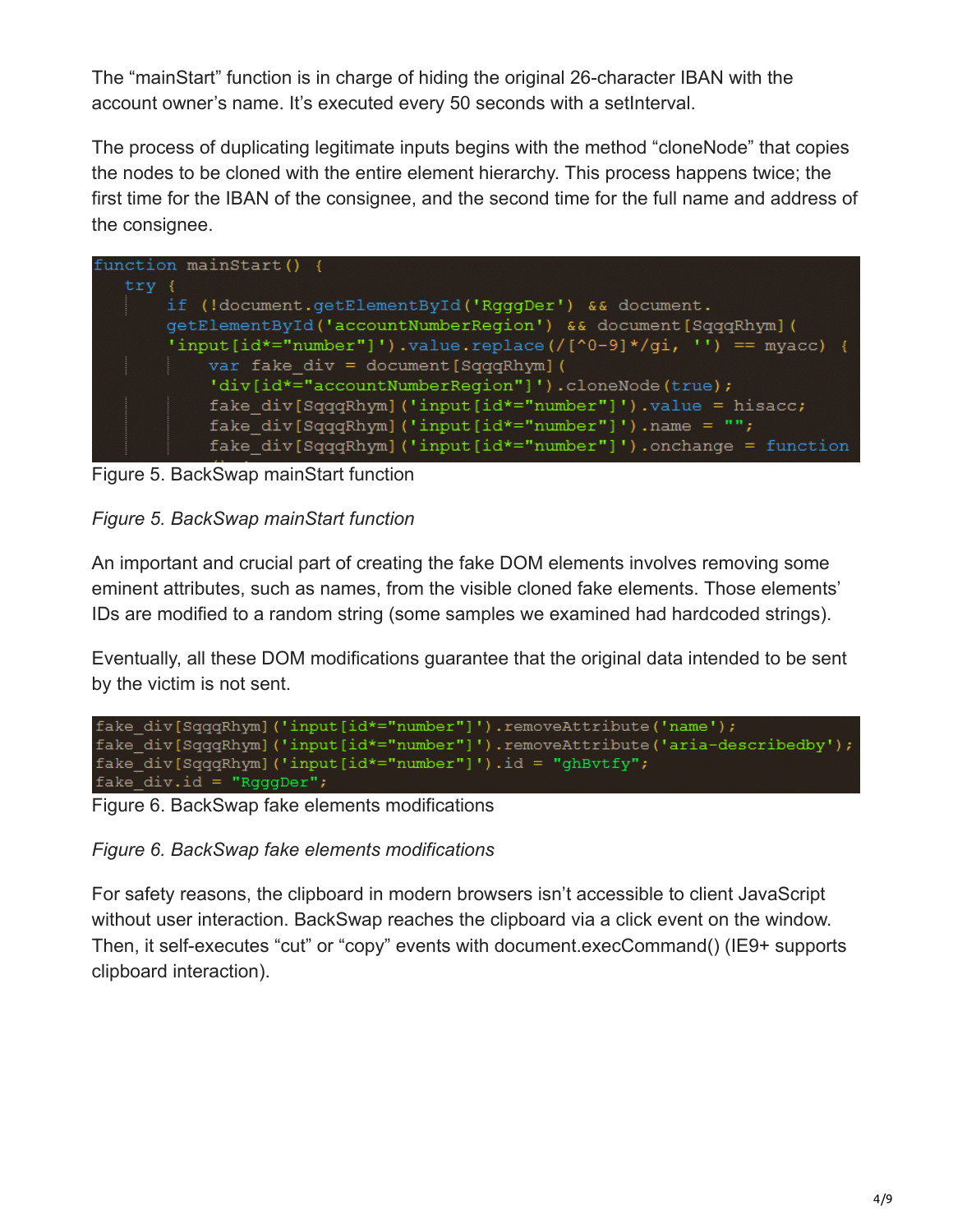

Figure 7. "Cut" or "copy" events with document.execCommand

*Figure 7. "Cut" or "copy" events with document.execCommand*

After the execution mention above, via a listener of "cut" and "copy", BackSwap has access to ClipboardEvent.clipboardData property via this original programmatic technique.





#### *Figure 8. BackSwap clipboard manipulation and example of what the user sees*

While accessing this property, BackSwap's authors change the tab's title with information gathered from this malicious transaction. The format is a type of key-value that is typically a short string and most often, just one letter. The key and value are separated by a colon. It includes the amount (" kwota"), the real username ("nav-user region-name"), and the mule owner's name ("myname").



Figure 9. BackSwap Tab Title change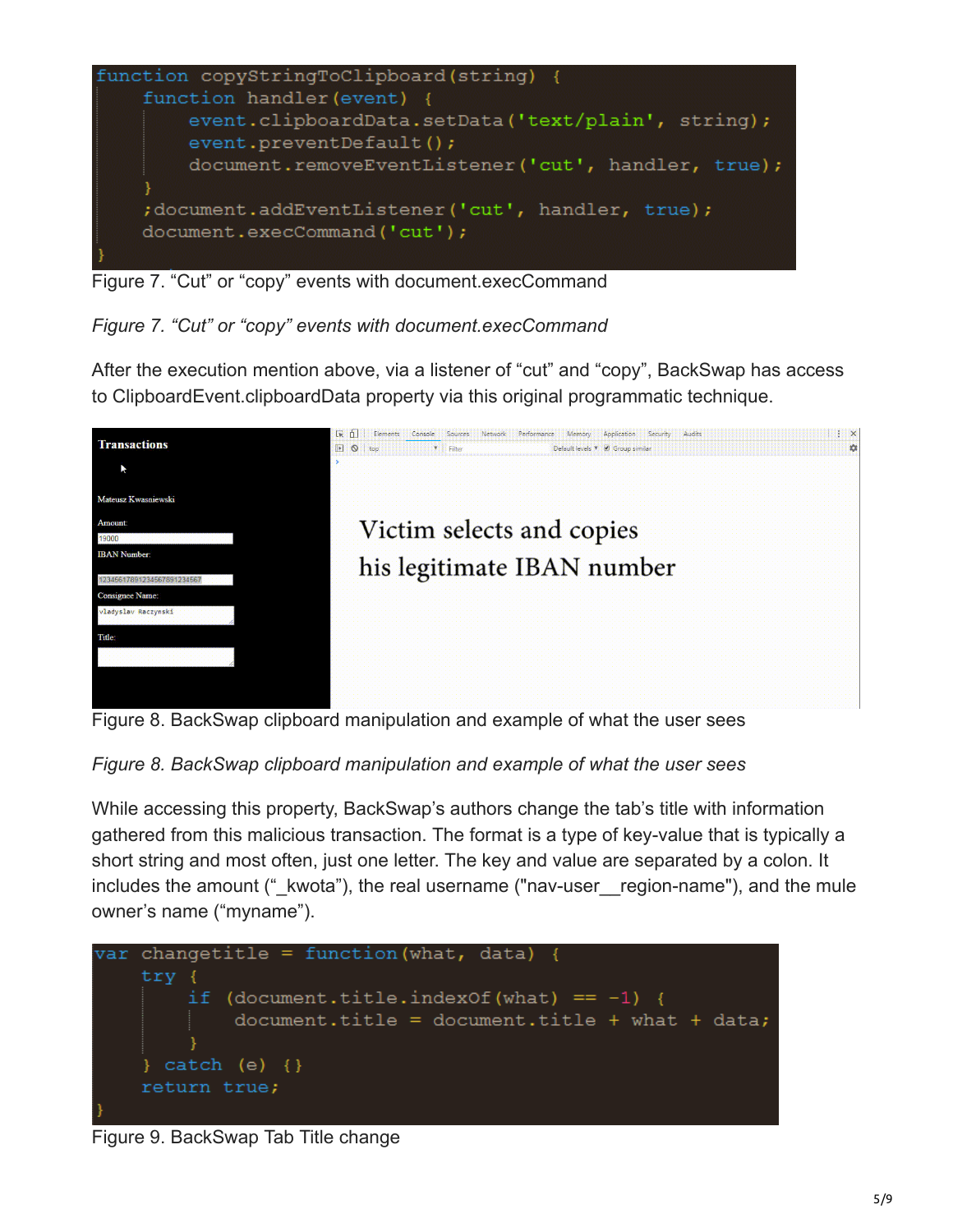# **Resource and Script Changes**

BackSwap maintains its fraud actions in the PE resource section. We gathered several old and new samples of the malware and noticed interesting cosmetic changes between them. For example, the target names have been changed. We assume this might be because of the immediate validation of a target list by researchers. Figures 7 and 8 show the resource section with visible target lists.

| f834e8b094d9664ee4dbe7d9acf43                                                                                                                                                                                                                                                             |                                                                                                                                                                                 |                                                                                                                                                                                  |                                                                                                                                                                                  |                                                                                         |                                                                                                                                                                                   |                                                                                         |  |  |  |  |
|-------------------------------------------------------------------------------------------------------------------------------------------------------------------------------------------------------------------------------------------------------------------------------------------|---------------------------------------------------------------------------------------------------------------------------------------------------------------------------------|----------------------------------------------------------------------------------------------------------------------------------------------------------------------------------|----------------------------------------------------------------------------------------------------------------------------------------------------------------------------------|-----------------------------------------------------------------------------------------|-----------------------------------------------------------------------------------------------------------------------------------------------------------------------------------|-----------------------------------------------------------------------------------------|--|--|--|--|
| Cursors<br>[⊕]…<br><b>Bitmaps</b><br>国司<br>Icons<br>[⊕]…                                                                                                                                                                                                                                  |                                                                                                                                                                                 | ٩Ì                                                                                                                                                                               | œ                                                                                                                                                                                |                                                                                         | s                                                                                                                                                                                 |                                                                                         |  |  |  |  |
| Dialogs<br>Ŧ                                                                                                                                                                                                                                                                              | Offset                                                                                                                                                                          | 0<br>1                                                                                                                                                                           | 3<br>2                                                                                                                                                                           | 4                                                                                       | 5<br>6                                                                                                                                                                            | 7                                                                                       |  |  |  |  |
| String Tables<br>$\overline{+}$<br>RCData<br>⊟…<br>"DVCLAL" - [lang: <br>"ING" - [lang: 103.]<br>"IPC" - [lang: 103:]<br>"PEKI" - [lang: 103<br>"TABOUTFORM" -I<br>"TFORM1" - [lang:<br>"THELPFORM" - [li<br>"TWAITFORM" - [ <br><b>Cursor Groups</b><br>田山<br><b>Icon Groups</b><br>[⊕]⊶ | 00000000<br>00000010<br>00000020<br>00000030<br>00000040<br>00000050<br>00000060<br>00000070<br>00000080<br>00000090<br>00000040<br>000000B0<br>ooooooco<br>nnnnnnn<br>NNNNNNEN | 25<br>6В<br>7Β<br>6С<br>07<br>7Β<br>36<br>00<br>7D<br>74<br>6С<br>7F<br>2D<br>2D<br>68<br>7F<br>2D<br>2D<br>62<br>6С<br>25<br>24<br>79<br>7Ε<br>68<br>2D<br>6B<br>6С<br>2D<br>2D | 63<br>78<br>7Ε<br>2D<br>7Ε<br>6С<br>00<br>n7<br>79<br>5Ε<br>69<br>25<br>78<br>6В<br>25<br>2D<br>2D<br>2D<br>69<br>7F<br>68<br>79<br>63<br>64<br>7В<br>68<br>61<br>78<br>69<br>62 | 6Е<br>64<br>2D<br>07<br>7F<br>7Ε<br>63<br>68<br>2D<br>49<br>75<br>6 A<br>63<br>79<br>6E | 79<br>64<br>79<br>7F.<br>62<br>6В<br>6В<br>78<br>63<br>64<br>7Ε<br>79<br>6Е<br>79<br>68<br>7Β<br>68<br>7Β<br>6C<br>79<br>22<br>79<br>36<br>24<br>79<br>23<br>25<br>24<br>60<br>78 | 62<br>6С<br>61<br>63<br>6 A<br>64<br>64<br>63<br>68<br>6С<br>7D<br>00<br>7D<br>36<br>68 |  |  |  |  |
| Version Info<br>[∓]…                                                                                                                                                                                                                                                                      | OOOOOOFO<br>00000100                                                                                                                                                            | 68<br>48<br>6Ε<br>62                                                                                                                                                             | 7Β<br>68<br>7D<br>7<br>4                                                                                                                                                         | 63<br>2А                                                                                | 79<br>41<br>21<br>2D                                                                                                                                                              | 64<br>65                                                                                |  |  |  |  |

Figure 10. Older version of BackSwap showing resource section with visible target list

*Figure 10. Older version of BackSwap showing resource section with visible target list*

The newer version of the malware contains the JavaScript in the resource section. The actual target list is the same, but the represented names have changed.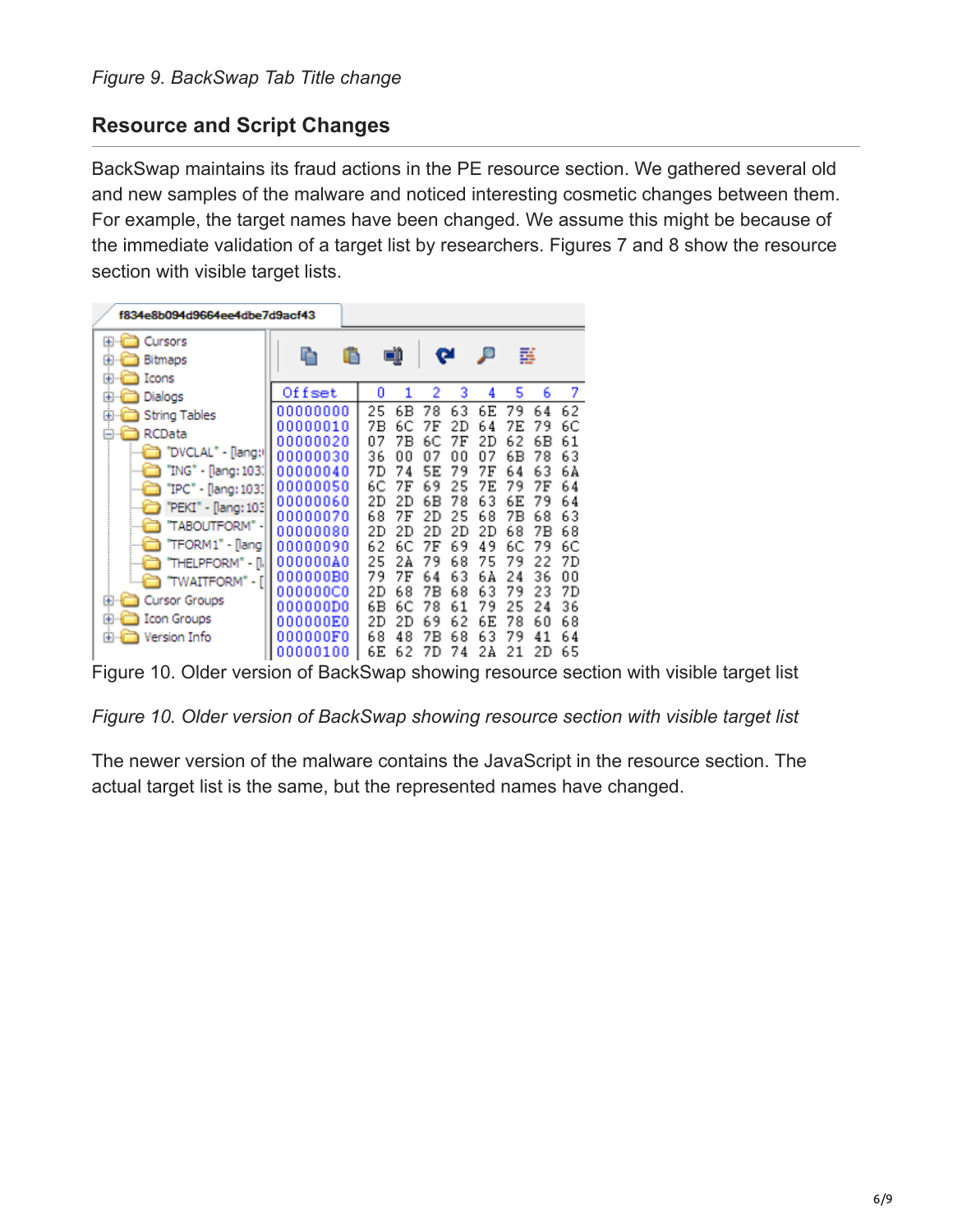| 541bcef5918030f1e055b39cd1d04                                                                                                                                                                                                                                                                                                                                                       |                                                                                                                                                                                                          |                                                                                                                                                                                                          |                                                                                                                                                                                                          |                                                                                                    |                                                                                                    |
|-------------------------------------------------------------------------------------------------------------------------------------------------------------------------------------------------------------------------------------------------------------------------------------------------------------------------------------------------------------------------------------|----------------------------------------------------------------------------------------------------------------------------------------------------------------------------------------------------------|----------------------------------------------------------------------------------------------------------------------------------------------------------------------------------------------------------|----------------------------------------------------------------------------------------------------------------------------------------------------------------------------------------------------------|----------------------------------------------------------------------------------------------------|----------------------------------------------------------------------------------------------------|
| Cursors<br>⊞…<br>Bitmaps<br>Ŧ<br>$\overline{+}$<br>Icons<br>Dialogs<br>$\overline{+}$                                                                                                                                                                                                                                                                                               | ħ<br>Offset<br>00000000                                                                                                                                                                                  | ۵D<br>o<br>1<br>21<br>6F                                                                                                                                                                                 | œ<br>2<br>3<br>7С<br>67                                                                                                                                                                                  | ₽<br>4<br>6 A                                                                                      | 醝<br>5<br>7D                                                                                       |
| String Tables<br>$\overline{+}$<br><b>RCData</b><br>⊟…<br>"DVCLAL" - [lang:0]<br>"IGER" - [lang: 1033]<br>"MBB" - [lang: 1033]<br>"PACKAGEINFO" - [lang:0]<br>"PEGO" - [lang: 1033]<br>"PPD" - [lang: 1033]<br>"TABOUTSQLMONITOR" - [lang:0]<br>"TSQLMONITOR" - [lang:0]<br>"TTRACEOPTIONS" - [lang:0]<br><b>Cursor Groups</b><br>围<br><b>Icon Groups</b><br>围<br>Version Info<br>围 | 00000010<br>00000020<br>00000030<br>00000040<br>00000050<br>00000060<br>00000070<br>00000080<br>00000090<br>000000A0<br>000000B0<br>000000C0<br>000000D0<br>000000E0<br>000000F0<br>00000100<br>00000110 | 7F<br>03<br>04<br>03<br>4F<br>66<br>00<br>7В<br>68<br>64<br>2E<br>2Ε<br>20<br>21<br>6D<br>20<br>74<br>32<br>66<br>79<br>66<br>68<br>29<br>29<br>65<br>6С<br>29<br>29<br>6В<br>66<br>68<br>21<br>7А<br>7D | 68<br>7В<br>00<br>04<br>7Β<br>64<br>6С<br>7D<br>6С<br>21<br>20<br>27<br>36<br>34<br>20<br>26<br>03<br>04<br>70<br>54<br>7Β<br>6D<br>29<br>6F<br>7Β<br>29<br>29<br>29<br>68<br>7Β<br>2Ε<br>7D<br>7В<br>60 | 29<br>03<br>68<br>7C<br>26<br>7B<br>21<br>6E<br>04<br>7D<br>21<br>7C<br>21<br>29<br>6D<br>6C<br>67 | 60<br>6F<br>7D<br>7Β<br>52<br>6C<br>55<br>25<br>03<br>7Β<br>74<br>67<br>6C<br>29<br>4D<br>71<br>6Ε |

Figure 11. BackSwap resource section with un-meaningful target list names

#### *Figure 11. BackSwap resource section with un-meaningful target list names*

In addition, fraudster-related IBAN information is handled differently. In the older samples, the IBAN was found in plain text in the injected script.



Figure 12. IBAN handling in BackSwap old version: IBAN is shown in clear text

*Figure 12. IBAN handling in BackSwap old version: IBAN is shown in clear text*

In newer versions, the IBAN is passed through a switch case function.



Figure 13. IBAN handling in BackSwap new version: IBAN is hidden

*Figure 13. IBAN handling in BackSwap new version: IBAN is hidden*

Fraudster IBAN handling is passed through a function named 'dede(str)'. In return, the dede function utilizes a For loop, which passes the string content into chars, dealing with them separately on a switch case to create the fraudster-related IBAN.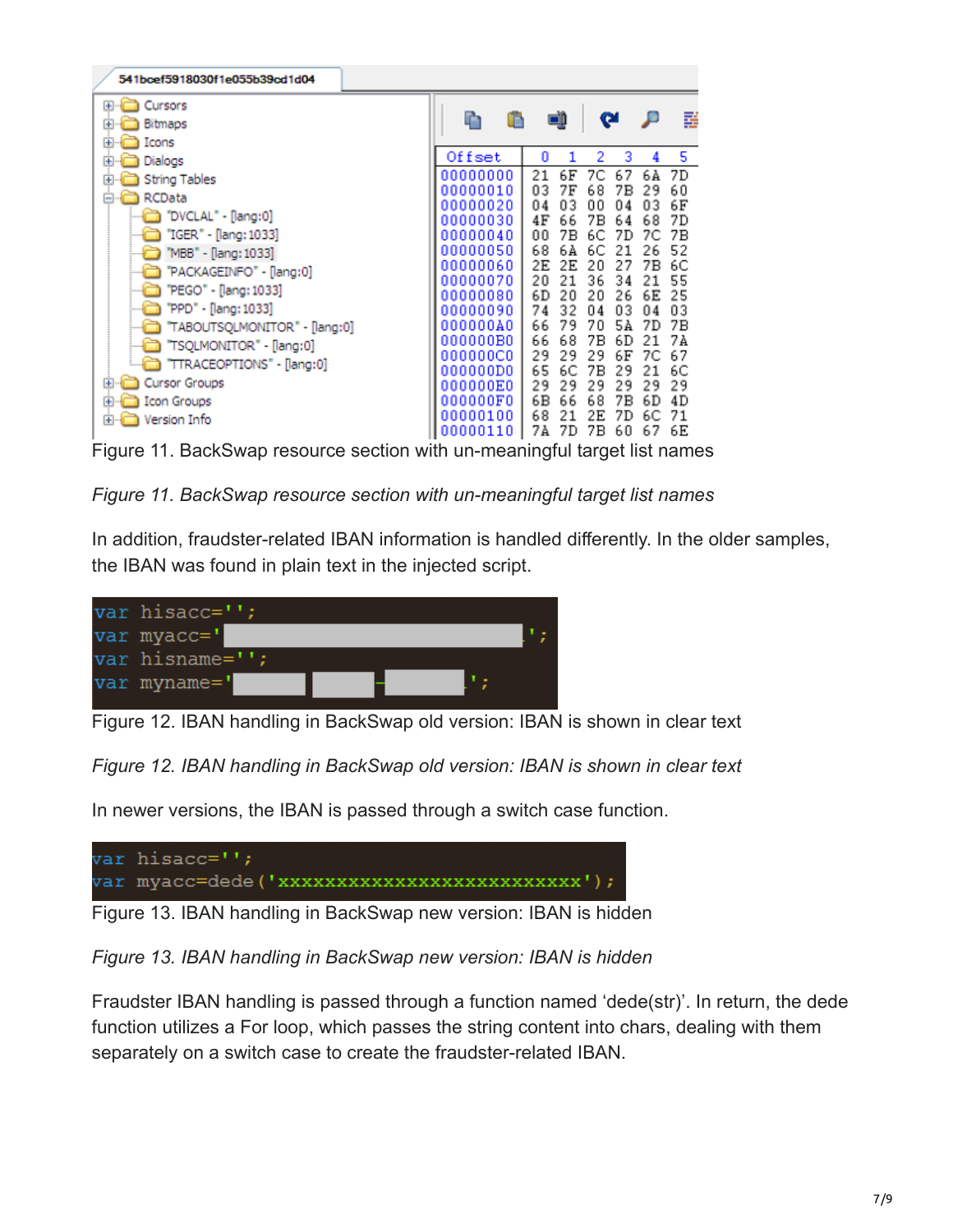```
function dede(str)
```

```
for (var icount =11; icount < str.length; icount++)
    €
    onechar=str.charAt(icount);
    switch (onechar) {
        case "0":
            str=replaceAt(str, icount, "9");
            break;
        case "1":
            str=replaceAt(str, icount, "8");
            break;
        case "2":
            str=replaceAt(str, icount, "7");
            break;
        case "3":
            str=replaceAt(str, icount, "6");
            break;
        case "4":
            str=replaceAt(str, icount, "5");
            break;
        case "5":
            str=replaceAt(str, icount, "4");
            break;
        case "6":
            str=replaceAt(str, icount, "3");
            break;
        case "7":
            str=replaceAt(str, icount, "2");
            break;
        case "8":
            str=replaceAt(str, icount, "1");
            break;
        case "9":
            str=replaceAt(str, icount, "0");
            break;
        default:
            str=replaceAt(str, icount, onechar);
        break;
return str;
```
Figure 14. BackSwap switch case function

*Figure 14. BackSwap switch case function*

# **Conclusion**